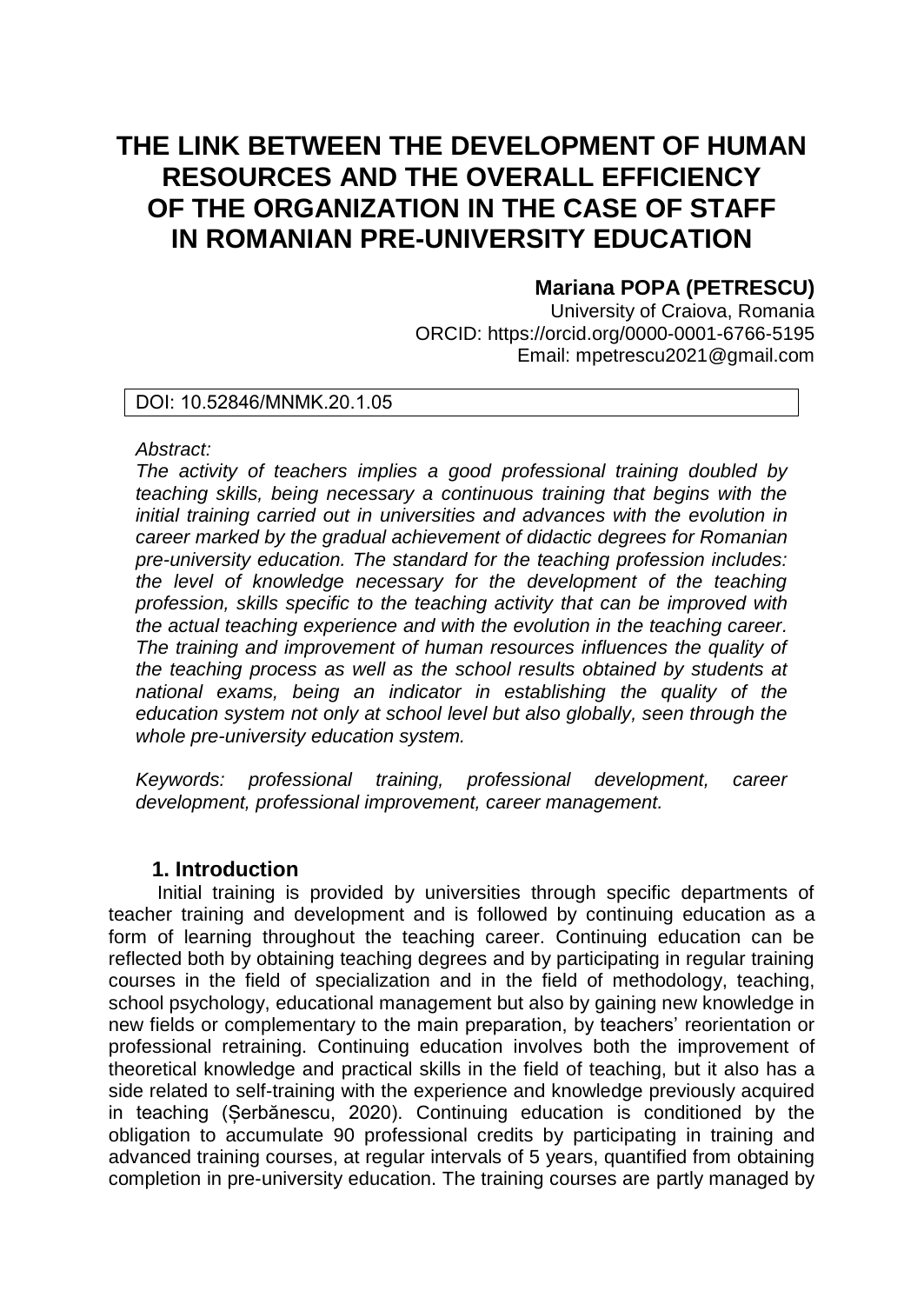j the county teaching staff based on studies conducted at the county level and address distinct areas such as teaching design, organization of the educational process, conflict resolution, communication management, student counselling, teaching methods and techniques, educational management, integration of information and communication technology in the educational process, etc.

# **2. Literature Review**

Continuing education must comply with the standards of professional training for the teaching profession, to be carried out at a high-quality level in accordance with the professional competencies to be developed. It is worth mentioning in this sense, the existence of a conditioning relationship between the achievement of a quality educational process and the results obtained by students in school assessments and national exams, the results being feedback of the quality of teaching both at school and globally, referring to the whole education system. The quality of the teaching act is directly related to the training of teachers, which encourages teachers' access to quality training and improvement courses.

In the current context, pre-university education has undergone changes in the perception of the quality of teaching, raising awareness of the idea of improving the quality of teaching both individually and as a whole in schools by creating a culture of quality and performance. Obtaining feedback from the beneficiaries of the educational process is a component of the system for identifying inconsistencies and implicitly for improving the teaching process.

Continuing vocational training precedes the initial training and programs of initiation, qualification and improvement, specialization are carried out, offered by accredited training institutions in accordance with the requirements of the Ministry of Education (Bocean, 2013).

Career management involves facilitating access to training for their employees as well as developing professional skills, in order to prepare for career the development of employees with potential in accordance with the needs of the organization and individual career development aspirations (Lefter, 2012).

Career management at school level aims to develop skills and areas such as teaching subjects, educational management, improving knowledge in the field of specialization, pedagogy and school psychology for the purpose of individual career development and improving school results and implicitly the results of direct beneficiaries of the educational process, by integrating the knowledge and skills obtained as a result of the training and improvement activities, within the teaching activities.

Career development is influenced by a number of factors, the most important of which are the way the organization approaches the career management of its employees, evaluating the results and performance of the employees, designing plans for their career development according to the needs of the organization and the performance of each employee, training and mentoring, mentoring, and career counselling (Lefter, 2012). The literature identifies several stages of professional career development, identifying several career stages, closely related to the employees' age range and professional training and experience. Thus, the main stages identified are: the exploration stage, the stabilization stage, the advancement / maintenance stage, the stage specific to the late career (Lefter, 2012).

The career development stages for teachers are identified with the following sequence: the beginning or the period between the beginning of the teaching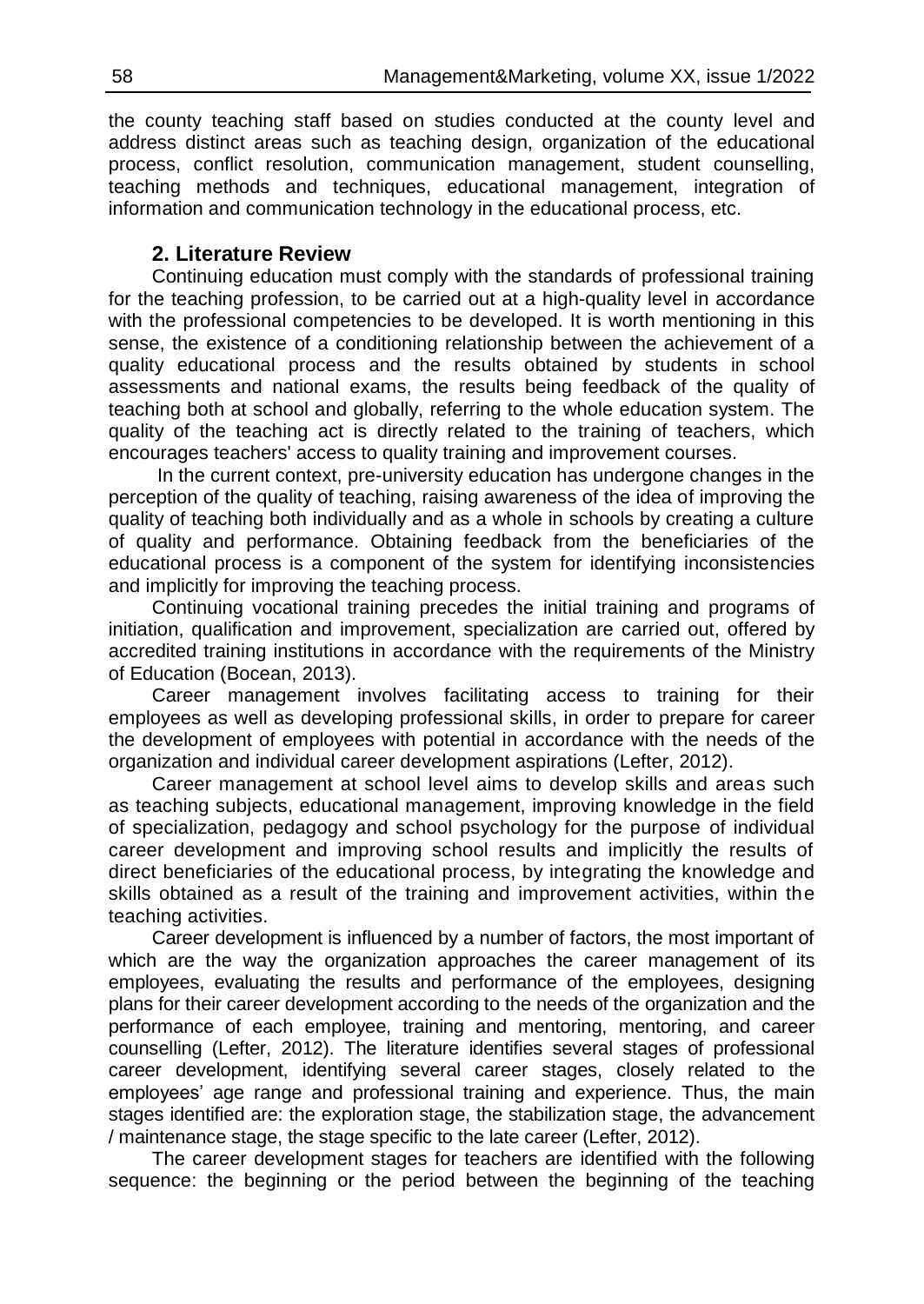career and obtaining the finalization, the evolution or the growth phase is the period preceding the finalization and materializes in the successive obtaining of the second degree and later of the first degree, the stage of maturity of the didactic career corresponding to reaching a maximum of competence and professionalism, this is preceded by the stage of saturation that ends with the exit from activity by retirement. Each stage corresponds to training and development activities specific to the level of knowledge and skills necessary for the evolution in the teaching career, in close connection with the professional standards and competence levels established by the Ministry of Education.

Human resources training involves a set of interdependent activities that begin with establishing the direction of action on employee training and continue successively with a series of activities such as identifying the need for training, organizing training, conducting specific training activities and establishing the effectiveness of training (Deaconu, 2012).

#### **3. Research objectives**

The activity of teachers implies a good professional training doubled by teaching skills, being necessary a continuous training that begins with the initial training carried out in universities and advances with the evolution in career marked by the gradual obtaining of didactic degrees for Romanian pre-university education.

The standard for the teaching profession includes: the level of knowledge necessary for the development of the teaching profession, skills specific to the teaching activity that can be improved with the actual teaching experience and with the evolution in the teaching career.

The training and improvement of human resources influences the quality of the teaching process as well as the school results obtained by students at national exams, being an indicator in establishing the quality of the education system at school level but also globally, seen through the whole Romanian pre-university education system.

Initial training is provided by universities through specific departments for the training and development of pre-university teaching staff and is followed by continuing education as a form of learning throughout the teaching career. Continuing education can be reflected both by obtaining teaching degrees but also by participating in regular training courses in the field of specialization and in the field of methodology, teaching, school psychology, educational management but also by gaining new knowledge in new fields or complementary to the main preparation, by teachers' reorientation or professional retraining.

#### *3.1 Methodology of research*

The innovation process plays an essential role in the education system, being achieved mainly through both the teachers' and the beneficiaries' creative aptitudes. The ability to be creative, more specifically the option of conceiving new ideas, must be used in education and research. The people who innovate are creative individuals who can be identified by their way of acting or thinking (Capon, 2000).

In the field of education there is the great advantage that once the human resource has been trained, they will be able to subsequently be trainers and teach training courses to other teachers, and this will help the education system by both reducing training costs and creating a sufficient number of trainers in a relatively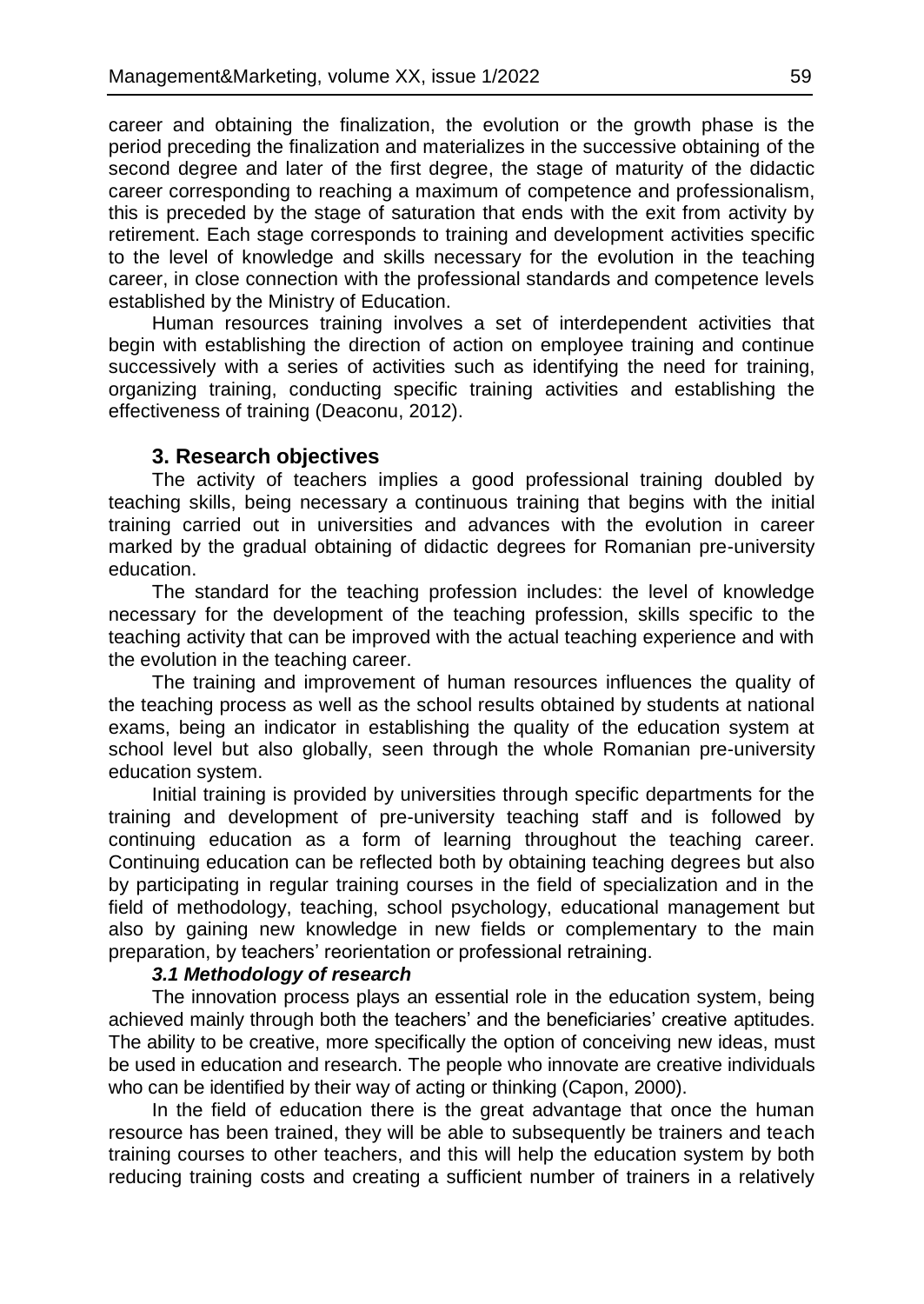short period of time. The managers of the education system must be aware of the necessity of the continuous training of the teaching staff and they must focus not only on the assessment of the training needs, but also on organising training programmes. It can be said that at the level of all educational establishments there is a real training need and the managers must be aware of this reality and support by all possible means the necessity of training the teaching staff.

In order to obtain good results in teaching this particular school subject, teachers have to adjust to change, and the easiest manner to achieve this is continuous training by attending different training courses.

## *3.2 Research question*

Continuing education is conditioned by the obligation to accumulate 90 professional credits by taking part in training and advanced training courses, at regular intervals of 5 years, quantified from obtaining completion in pre-university education. The training courses are partly managed by the county teaching staff based on studies conducted at the county level and address distinct areas such as teaching design, organization of the educational process, conflict resolution, communication management, student counselling, teaching methods and techniques, educational management, integration of information and communication technology in the educational process, etc.

Continuing education must comply with the standards of professional training for the teaching profession, to be carried out at a high-quality level in accordance with the professional competencies to be developed. It is worth mentioning in this sense, the existence of a conditioning relationship between the achievement of a quality educational process and the results obtained by students in school assessments and national exams, the results being feedback of the quality of teaching both at school and globally, referring to the whole education system. The quality of the teaching act is directly related to the training of teachers, which encourages teachers' access to quality training and improvement courses.

# **4. Results and discussion**

In the current context, Romanian pre-university education has undergone changes in terms of perception on the quality of teaching, raising awareness of the idea of improving the quality of teaching both individually and as a whole in schools by creating a culture of quality and performance. Obtaining feedback from the beneficiaries of the educational process is a component of the system for identifying inconsistencies and implicitly for improving the teaching process.

Continuing vocational training precedes the initial training and programs of initiation, qualification and improvement, specialization are carried out, offered by accredited training institutions in accordance with the requirements of the Ministry of Education (Bocean, 2013).

Career management involves facilitating access to training for their employees as well as developing professional skills, in order to prepare for career development of employees with potential in line with the needs of the organization and individual career development aspirations (Lefter, 2012).

Career management at school level aims to develop skills and areas such as teaching subjects, educational management, improving knowledge in the field of specialization, pedagogy and school psychology for the purpose of individual career development and improving school results and implicit results of the direct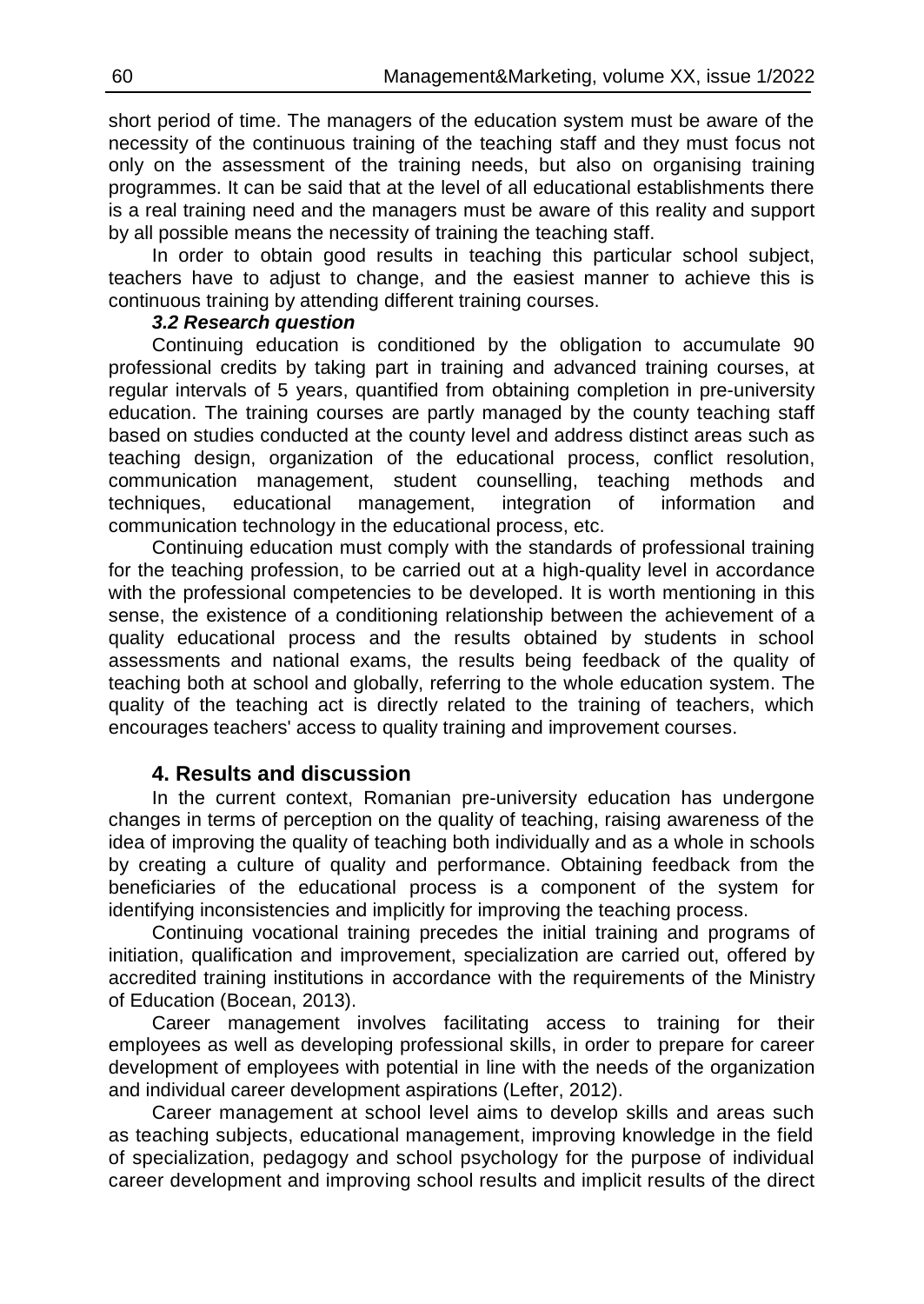beneficiaries of the educational process, by integrating the knowledge and skills obtained as a result of the training and improvement activities, within the teaching activities.

Career development is influenced by a number of factors, the most important of which are the way the organization approaches the career management of its employees, evaluating the results and performance of employees, designing plans for their career development according to the needs of the organization and the performance of each employee, training and mentoring, mentoring, and career counseling (Lefter, 2012). The literature identifies several stages of professional career development, identifying several career stages, closely related to the age range of employees and professional training and experience. Thus, the main stages identified are: the exploration stage, the stabilization stage, the advancement / maintenance stage, the stage specific to the late career (Lefter, 2012).

Career and personal development management as a field of performance for the activity of teachers and auxiliary teachers, involves, on the one hand, participation in training and development activities for the development of teaching, methodological, scientific skills and communication skills, and on the other hand, it generates the improvement of their overall performances by applying and integrating their new knowledge and skills in the didactic activity.

Performance management is a process of correlating individual goals with the overall goals of the organization, a future-oriented process, focused on achieving future performance and is the basis for establishing training needs and a coherent program to increase the motivation of all involved in achieving the objectives.

The implementation of performance management in schools requires the existence of a management system capable of identifying the most effective ways to develop teaching and non-teaching staff in order to obtain an efficient teaching activity, reflected in the overall school results. The performance management system has implications for other human resources management activities, starting with identifying the existing level of performance, establishing the individual performance of teaching, auxiliary or non-teaching staff and establishing ways to improve individual and overall performance in accordance with established objectives (Bocean, 2013).

Assessing teacher performance allows, on the one hand, decision-making on rewarding high-performing staff and, on the other hand, identifies skills to be developed through teacher training and development programs (see figure 1).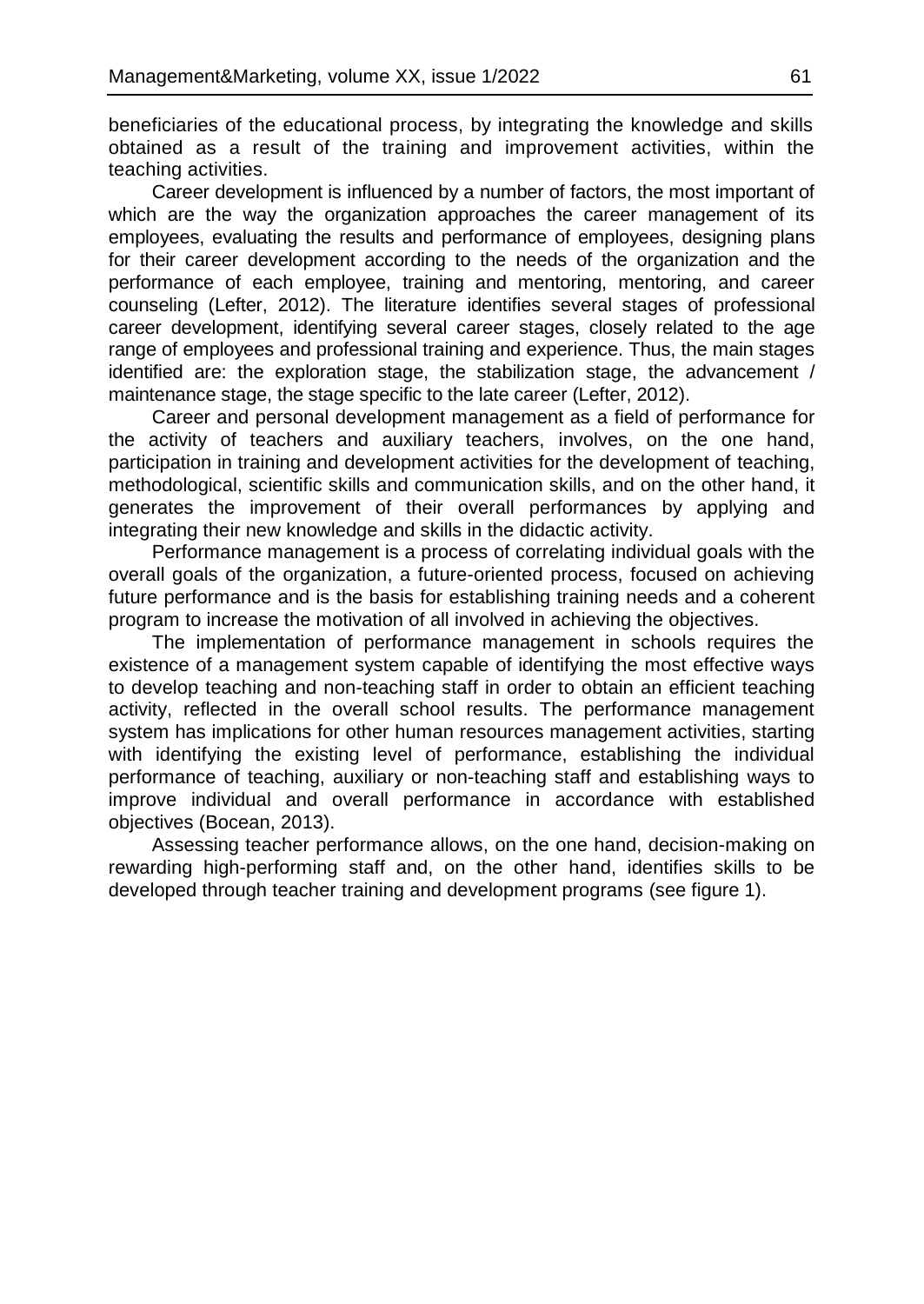

### **Figure 1. The connection between the fields of activity and the evaluation of the performance in the Romanian pre-university education**

*Source: OM no.6143 din 1.11.2011, Methodology for annual evaluation of the activity of the staff from the Rumanian preuniversity education, art. 1-7*

Human resources training involves a set of interdependent activities that begin with establishing the direction of action on employee training and continue successively with a series of activities such as identifying the need for training, organizing training, conducting specific training activities and establishing the effectiveness of training (Deaconu, 2012).

# **5. Conclusions**

The analysis of the performance achieved at the level of the school units can be summarized in the accomplishment of the following activities (Bocean, 2013): monitoring the individual activities of the teaching staff in order to identify the results obtained at the end of a teaching cycle, the end of the semester, the end of the school year and the realization of correlations between what were proposed at individual or general level and what was achieved for the analysed time; identifying the measures and means needed to improve individual or overall results for each activity monitored: encouraging teacher training, identifying optimal training courses, applying the knowledge gained through training courses in teaching, creating a culture of efficiency and performance among staff teaching but also the direct and indirect beneficiaries of the educational process, the appropriate collection of feedback on the quality of the educational act; highlighting the results obtained individually by each teacher during a learning cycle by reporting on the results of students in the subject studied, the progress made by students during the school year, by monitoring their progress, the results obtained in exams and assessments national results, the results obtained in the preparation of students capable of performance, by monitoring the results obtained at school contests and competitions; the results obtained in carrying out the activity are delimited, as an indicator of the individual performance by the total volume of work submitted, as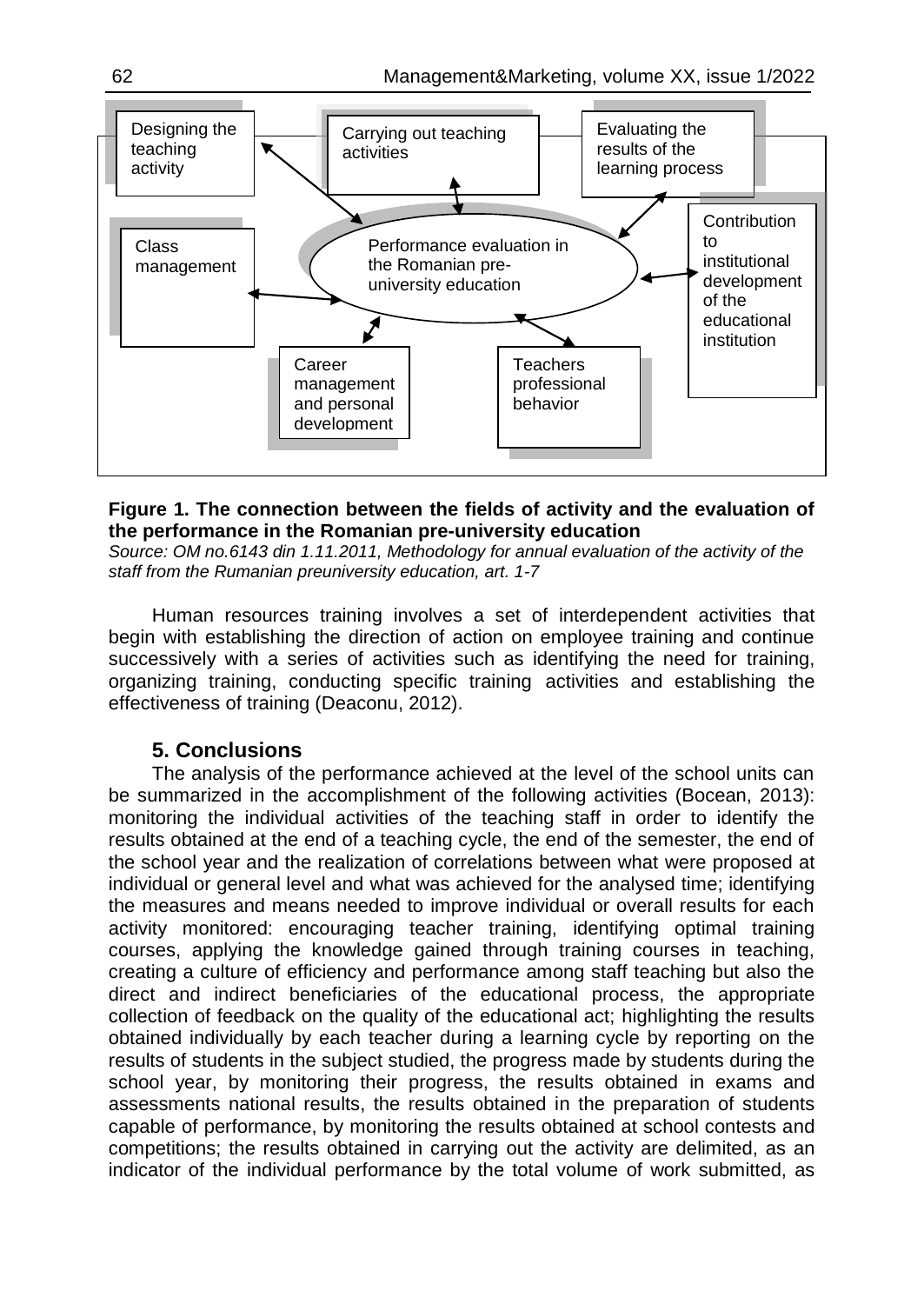well as the number of activities in which each employee of a school is involved, thus emphasizing those necessary activities, creating results for direct beneficiaries of education and less account is taken of other activities that involve a large amount of work but are not related to individual or overall results or performance.

Emphasis is placed on the need to establish general objectives, which are effectively communicated to all staff, general objectives which must be transposed into action plans and individual objectives, so that the degree of achievement of objectives at each school or departmental level can be regularly monitored and curricular areas, study levels, study formations, etc. This emphasizes the development of an efficient activity in accordance with the achievement of favourable results, thus obtaining the performance becomes a "continuous process".

## **Acknowledgment**

This work was supported by the grant POCU380/6/13/123990, co-financed by the European Social Fund within the Sectorial Operational Program Human Capital 2014 – 2020.

# **REFERENCES**

- Armstrong, M. (2003), *Managementul resurselor umane*, Manual de practică, Editura Codecs.
- Armstrong, M. (1996), *Personnel Management Practice*, Kogan Page.
- Armstrong M. (1999), *A handbook of HR management practice*, Ed. a 7-a, London: Kogan Page.
- Barbu, C.M., Logofătu, M. and Olaru, C. (2019), ISO 26000: The Vital Interconnecting Vector Human Resource Management Standards. In: S. Idowu, C. Sitnikov, L. Moratis (eds), *ISO 26000 - A Standardized View on corporate social responsibility*, pp.29-45. Cham:Springer, CSR, Sustainability,Ethics & Governance. [https://doi.org/10.1007/978-3-319-92651-](https://doi.org/10.1007/978-3-319-92651-3_3) [3\\_3](https://doi.org/10.1007/978-3-319-92651-3_3)
- Balaure, V. (2002), ediția a II-a, Marketing, Editura Uranus, București.
- Burloiu, P. (2001), *Managementul resurselor umane*, Editia a III-a, Editura LuminaLex.
- Bush, T. (2015), *Leadership și management educațional*, Editura Polirom, Iași.
- Burns, A.C., Bush R.F. (2006), *Marketing Research*, Editura Pearson Education, New Jersey.
- Bocean, C.G. (2013), *Formarea și dezvoltarea capitalului uman*, Editura Tribuna Economică, București.
- Bryman, A. (2012), *Social Research Methods*. 4th edition. Oxford: Oxford University Press.
- Bhardway, K.S. (2014), *Human Resources Development in Education*, Partridge Publishing, India.
- Burduș, E. (2005), *Tratat de management*, Editura Economică, București.